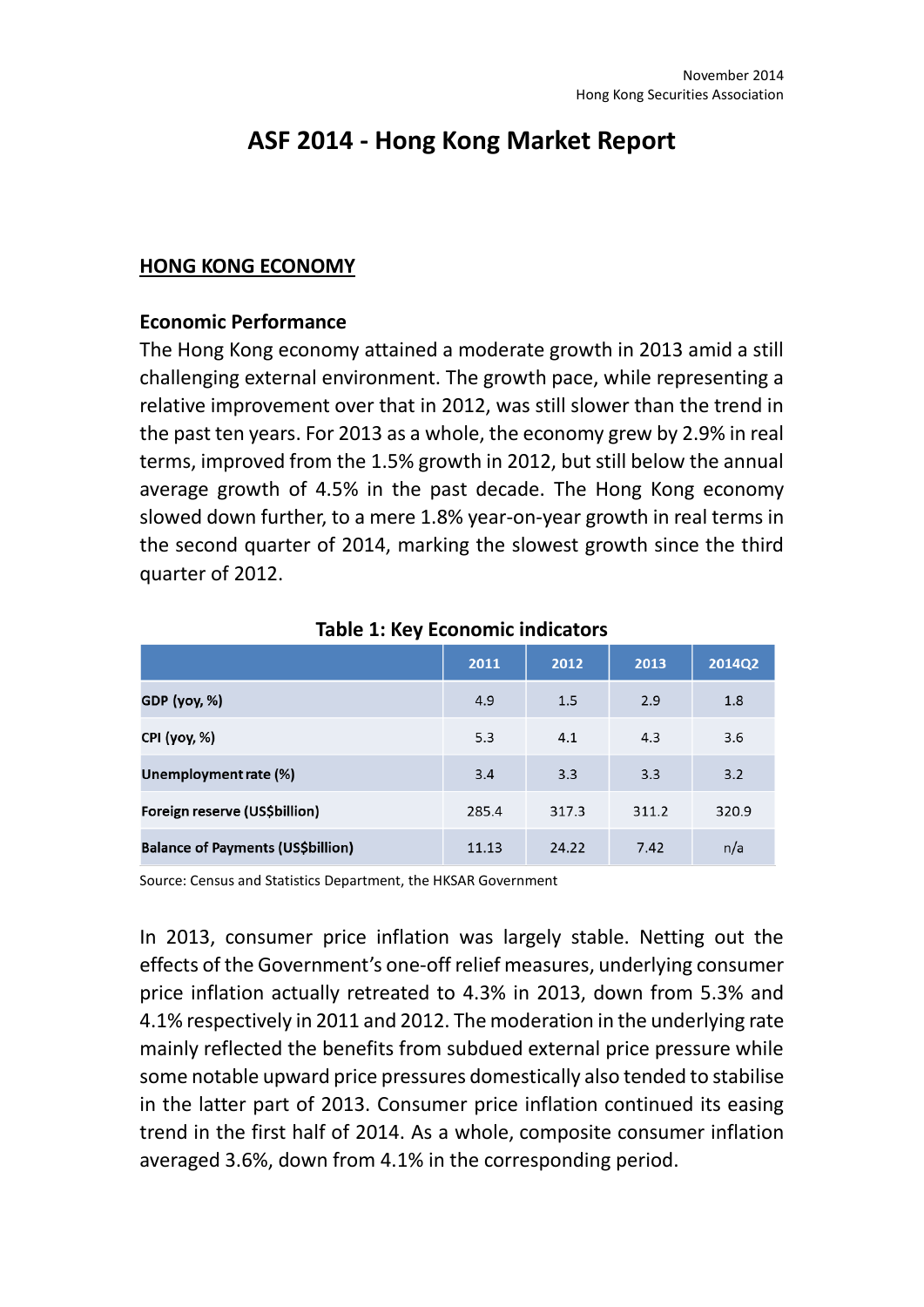

**Chart 1: Year-on-year Rates of Change in the Consumer Price Index**

The labour market was in a state of full employment in 2013. Labour demand remained firm, as a result of the largely resilient domestic sector and the vibrant inbound tourism. The labour market remained broadly stable in the second quarter of 2014 with an unemployment rate at 3.2%, though showing some signs of easing towards the quarter-end amid the further economic slowdown.

The low interest rate environment in Hong Kong continued through 2013 amid the ongoing accommodative monetary policy in the United States. Hong Kong dollar interest rates on both the interbank and retail fronts continued to remain at low levels. The Hong Kong dollar best lending rates remained steady at around 5.00% for 2013 and through first half of 2014.

Source: Census and Statistics Department, the HKSAR Government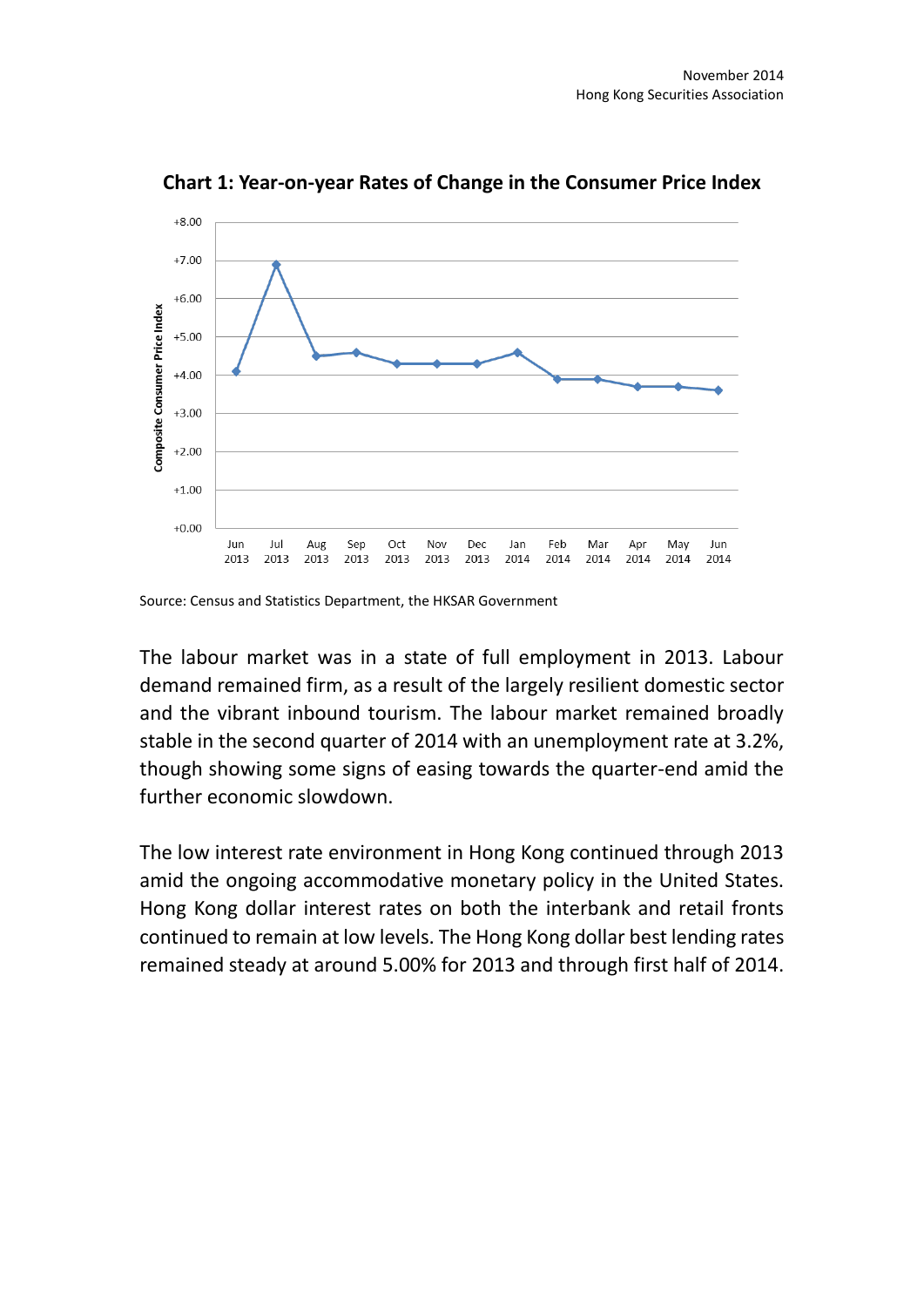

**Chart 2: Hong Kong Dollar Interest Settlement Rates**

Source: Census and Statistics Department, the HKSAR Government

#### **Forecasts**

The key sources of uncertainties for the 2014 outlook come from the US Federal Reserve's asset purchase tapering and the consequential impact on the emerging markets in terms of capital flow reversals, exchange rate fluctuations, and asset market gyrations.

The Hong Kong economy is projected to expand by 3-4% in 2014, compared to the 2.9% growth in 2013 and the average annual growth of 4.5% in the past ten years.

The Hong Kong economy slowed down further, to a mere 1.8% year-onyear growth in real terms in the second quarter of 2014, marking the slowest growth since the third quarter of 2012. The weak performance was mainly weighed down by a drop in tourist spending and moderated growth in domestic demand as a whole.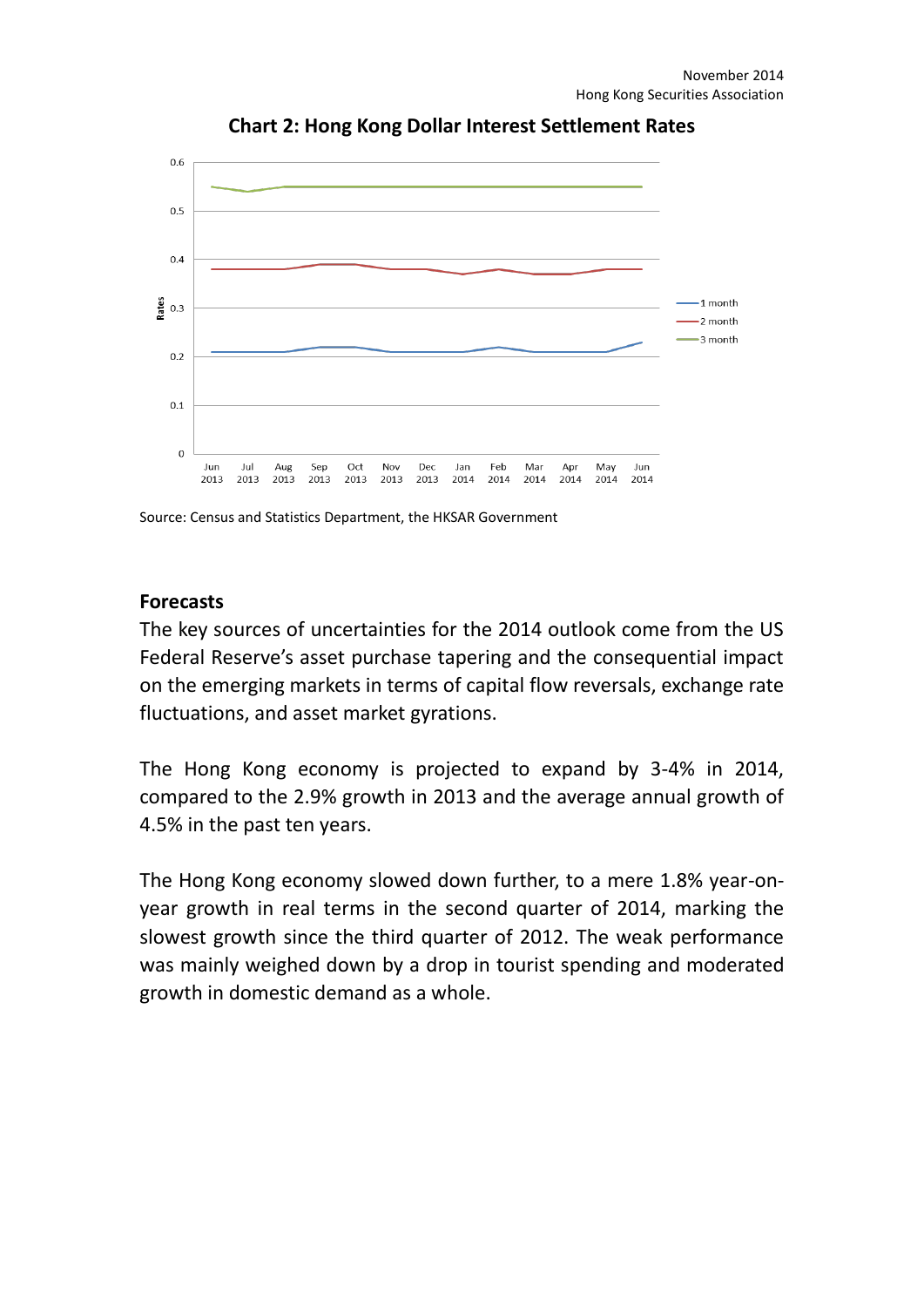#### **SECURITIES MARKETS**

#### **Capital Market**

The Hong Kong stock market exhibited considerable volatility in 2013. Fund raising activities were subdued in most of 2013 but staged a sharp rebound in the fourth quarter of 2013. The market capitalisation of the Hong Kong stock market expanded by 9.53% to HK\$24.04 trillion at end of 2013, the highest since October 2007.

As of June 2014, a total of 1,689 companies were listed on the Stock Exchange of Hong Kong Limited (SEHK) with a total market capitalization of HK\$23.94 trillion, a 0.41% lower than at end of 2013. Mainland enterprises continued to play a dominant role in Hong Kong stock market. At end of June 2014, a total of 837 Mainland enterprises (including 194 Hshare companies, 129 "Red Chips" companies and 514 private enterprises) were listed on the SEHK, accounting for 49.56% of the total number of listed companies and 56.90% of total market capitalisation. By market capitalization, Hong Kong was the sixth largest stock exchange in the world and second largest in Asia according to the World Federation of Exchanges.

| <b>Number of listed companies</b><br>1,547<br>1,643<br>1,496<br>1,689           | 2014 (June) |
|---------------------------------------------------------------------------------|-------------|
|                                                                                 |             |
| Total market capitalization (HK\$Bil)<br>17,537<br>21,950<br>24,042<br>23,944   |             |
| Number of listed securities<br>6,903<br>8,522<br>9,265<br>6.723                 |             |
| 5<br>8<br>15<br>11<br><b>Number of equity warrants</b>                          |             |
| <b>Number of derivatives warrants</b><br>4,027<br>3,747<br>4,715<br>5,054       |             |
| <b>Number of Callable Bull/Bear Contracts</b><br>901<br>1,214<br>1,620<br>1,846 |             |
| <b>Number of mutual funds</b><br>88<br>111<br>129<br>136                        |             |
| Number of debt securities<br>169<br>269<br>531<br>403                           |             |

#### **Table 2: Key statistics of securities listed on SEHK**

Source: HKEx

Total equity capital raised for 2013, comprising initial public offerings(IPOs) and post-listing capital raising increased by 23.07% to HK\$378.86 billion. Total equity capital raised in first six months of 2014 increased to HK\$217.90 billion from HK\$133.57 billion of the same period in 2013.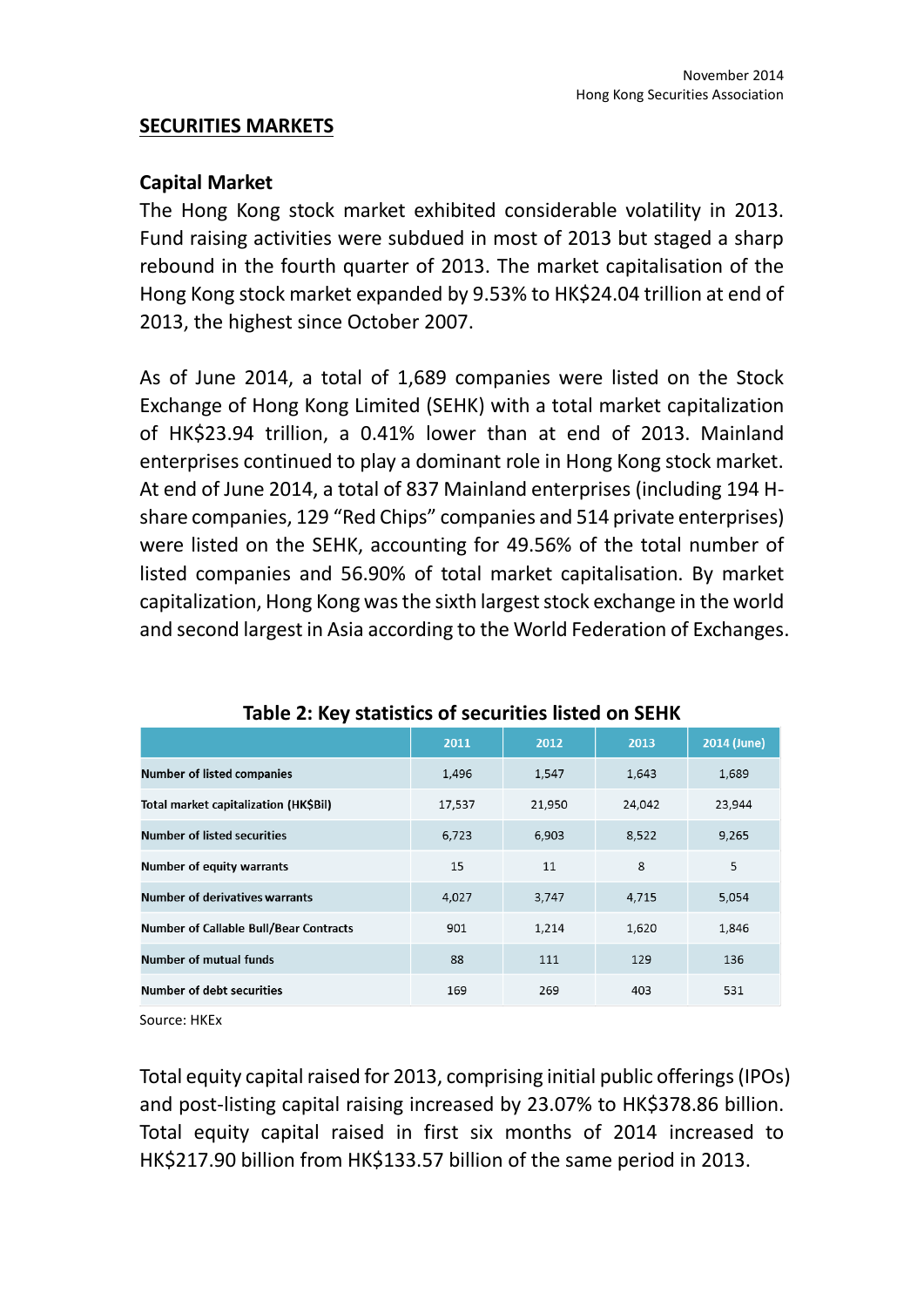

**Chart 3: Total Fund Raised-Equity Capital Market**

Source: HKEx

The amount of funds raised through IPOs for 2013 also increased by 87.64% to HK\$168.96 billion (US\$21.77 billion). The amount of funds raised through IPOs for first six months in 2014 amounted to HK\$39.49 billion.



**Chart 4: Number of IPOs and Fund Raised**

Source: HKEx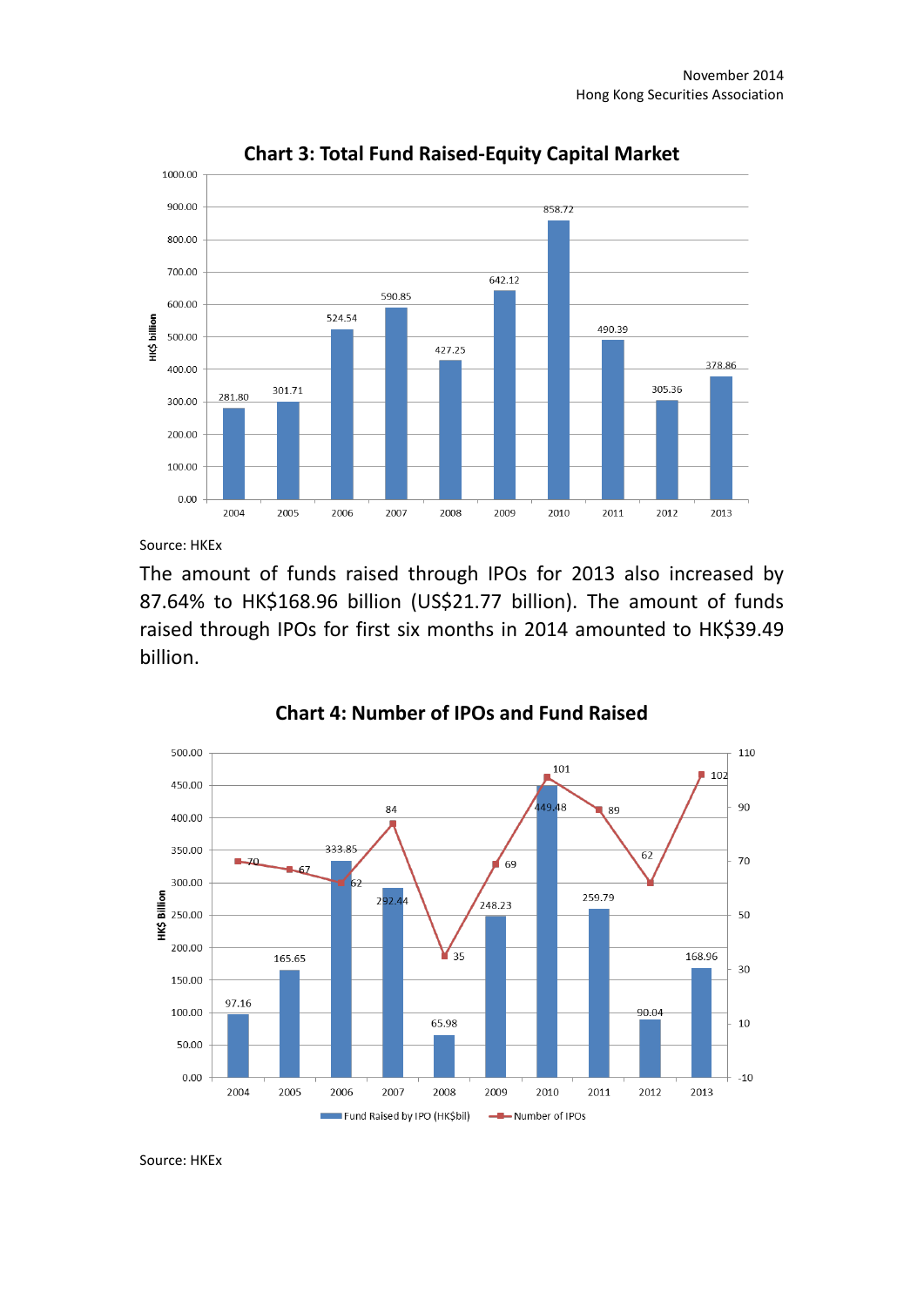IPO funds raised by Chinese enterprises accounted for 91% of the market total during 2013. Hong Kong. SEHK moved up to the  $2^{nd}$  place from  $4^{th}$ position globally in terms of funds raised through IPOs in 2013.



**Chart 5: 2013 Global IPO league table by equity funds raised**

# **Equities Market**

The Hang Seng Index (HIS) reached a 21-month high of about 23,800 points in late January 2013 on solid Mainland economic data. Yet, the market later retreated amid worries over a credit crunch on Mainland China. Concerns over a tapering of stimulus policy in the US and geopolitical tension on the Korean Peninsula also weighed on the market. The HSI once fell to a nine month low of below 20,000 points in late June 2013.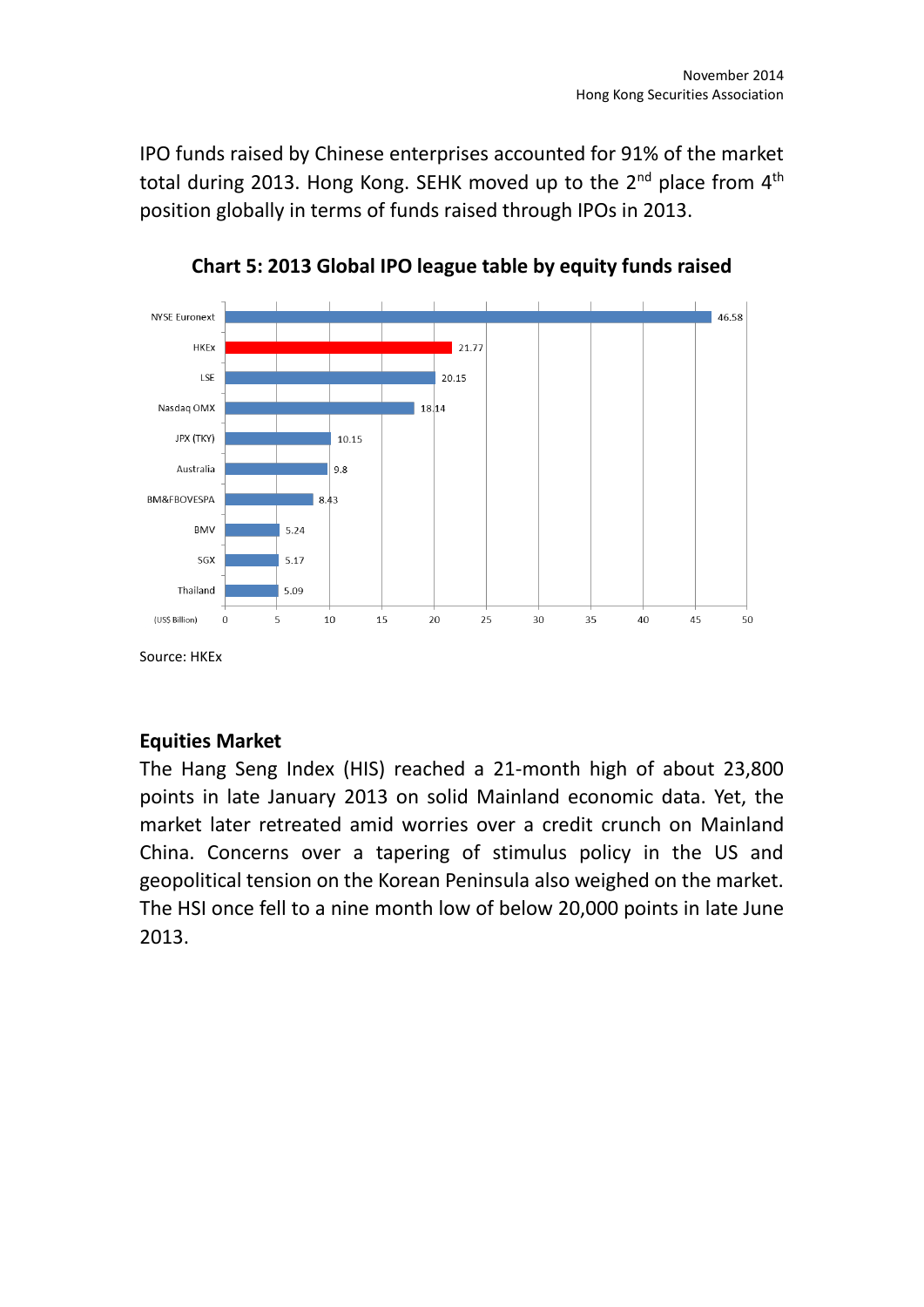

**Chart 6: Movements of Hang Seng Index**

Source: HKEx

In July, the market rebounded on easing worries over liquidity conditions on the Mainland and an early exit of the QE programme in the US. Sentiment improved after the release of detailed reform policies on Mainland China. Mainland China financial stocks paced gains, given optimism about reform plans in the sector. Upbeat Mainland China and US economic data, such as manufacturing and economic growth data, also provided support.

During the first half of 2014, the volatility of the Hong Kong market remained low, but the market continued to face risks stemming from overseas and the Mainland markets. While the US and European markets rose to historical or multi-year highs, investor sentiment was fragile due to worries about the tapering of quantitative easing by the US Federal Reserve Bank and the uncertain outlook for the euro zone economies. The bearish market performance and signs of possible economic slowdown in the Mainland also weighed on the Hong Kong market. During the period, the Hang Seng Index dropped 0.5% and the Hang Seng China Enterprises Index fell 4.4%. The HSI started a hike starting in July and reached 25,293 points on early September 2014, the highest point for the past 4 and half years but ended 22,932 at the end of September 2014 as the "Occupy Central" incident started to emerge.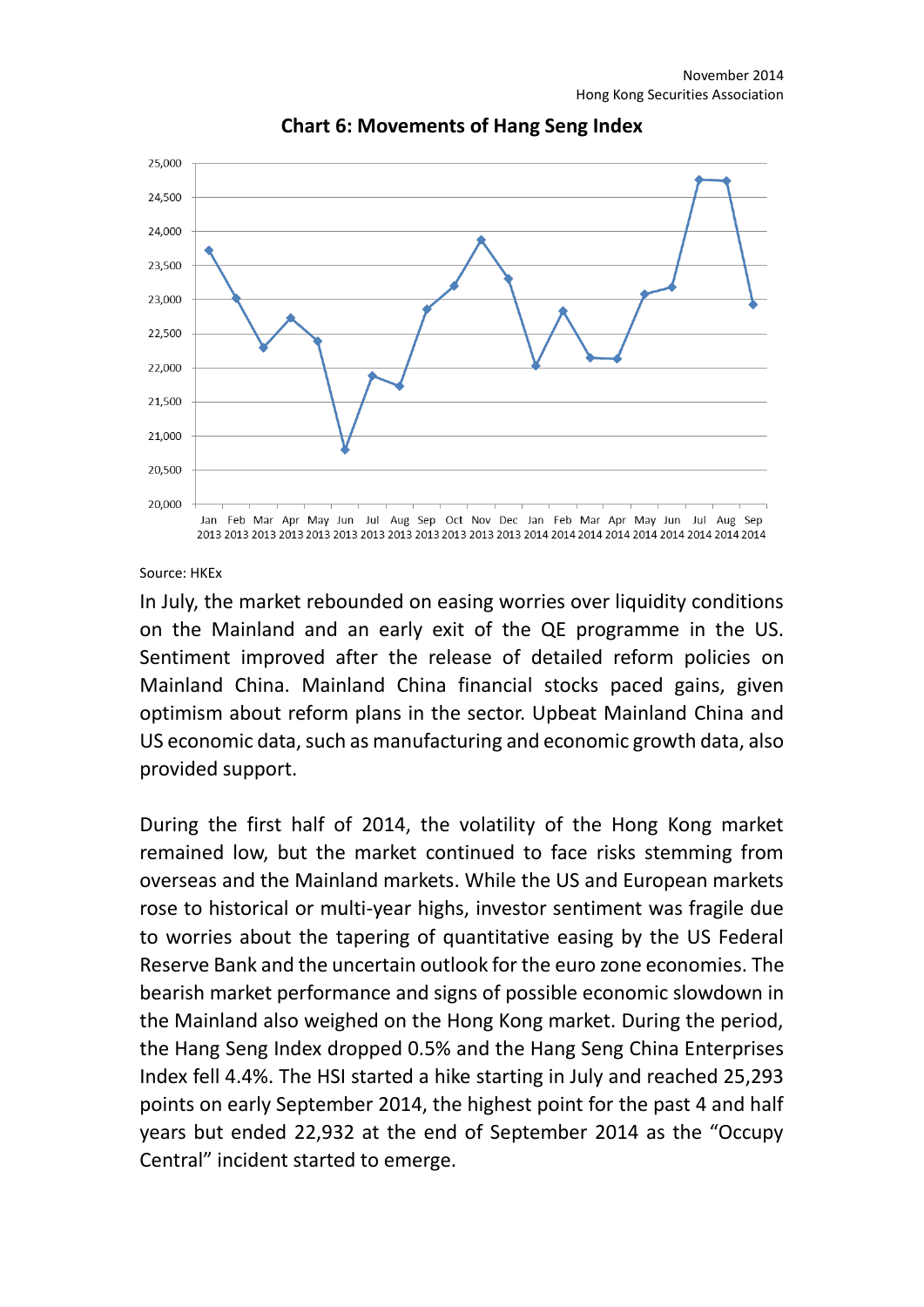Total securities market turnover in 2013 was HK\$15.26 trillion, up 14.74% from HK\$13.30 trillion in 2012. The average daily turnover for the securities market in 2013 was HK\$62.56 billion, 16.17% higher from HK\$53.85 billion in 2012. Chinese enterprises stocks remained the most actively traded stocks. Mainland enterprises' share of total market turnover increased to 71.6% from 69.6% in 2012.



Source: HKEx

Equity trading activity was moderate during the first half of 2014. The average daily turnover for the first six months of 2014 was HK\$62.90 billion, increased by 10% from HK\$57.10 billion in same period of 2013.

#### **Futures and Options Market**

The Hong Kong Exchanges and Clearing Limited (HKEx) futures and options market in 2013 recorded a total annual trading volume of 130.03 million contracts, up 8.5% from annual trading volume of 119.80 million contracts in 2012 and an average daily trading volume of futures of 532,905 contracts, up 9.2% from 487,994 contracts in 2012.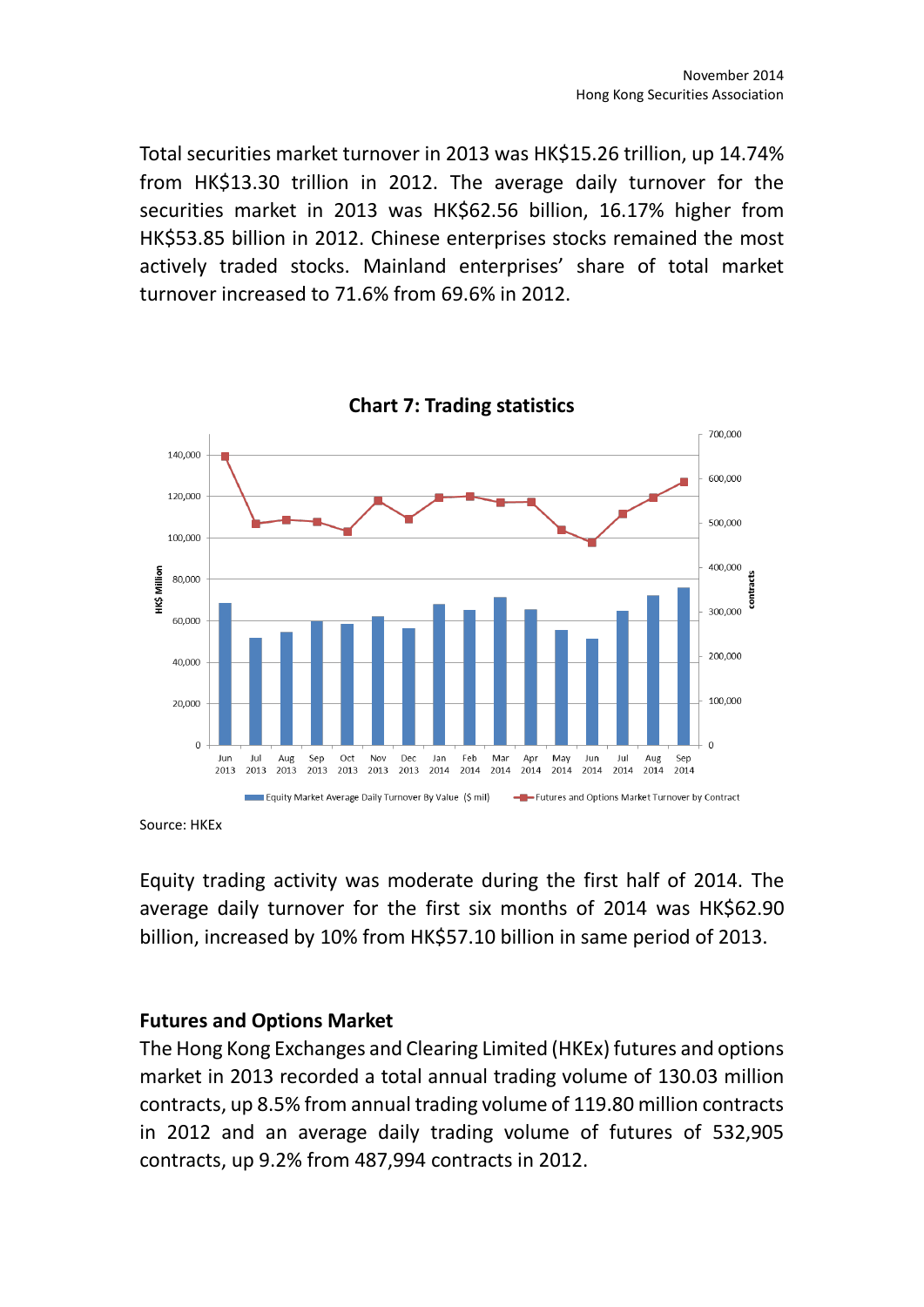The average daily turnover of futures and options for the first six months of 2014 was 525,816 contracts, a decrease of 5.80% from 558,218 contracts when compared with the same period last year.

The Hong Kong Futures Exchange introduced after hours future trading (AHFT) in April 2013 with HSI and H-shares Index Futures. AHFT added an additional session with trading hours from 5:00 pm to 11:00 pm. From 8 April to 31 December, the average daily turnover of the HSI and Hang Seng China Enterprise Index (HSCEI) futures during the AHFT session amounted to 3,240 contracts and 3,396 contracts, which were about 4.2% and 4.0% respectively of the trading during the daytime trading session. Trading during the AHFT session continued to grow during the first half year of 2014. Three products, namely the Mini-Hang Seng Index (Mini-HSI) Futures, Mini H-shares Index (Mini-HSCEI) Futures and the RMB currency futures, were added to the AHFT session during the period.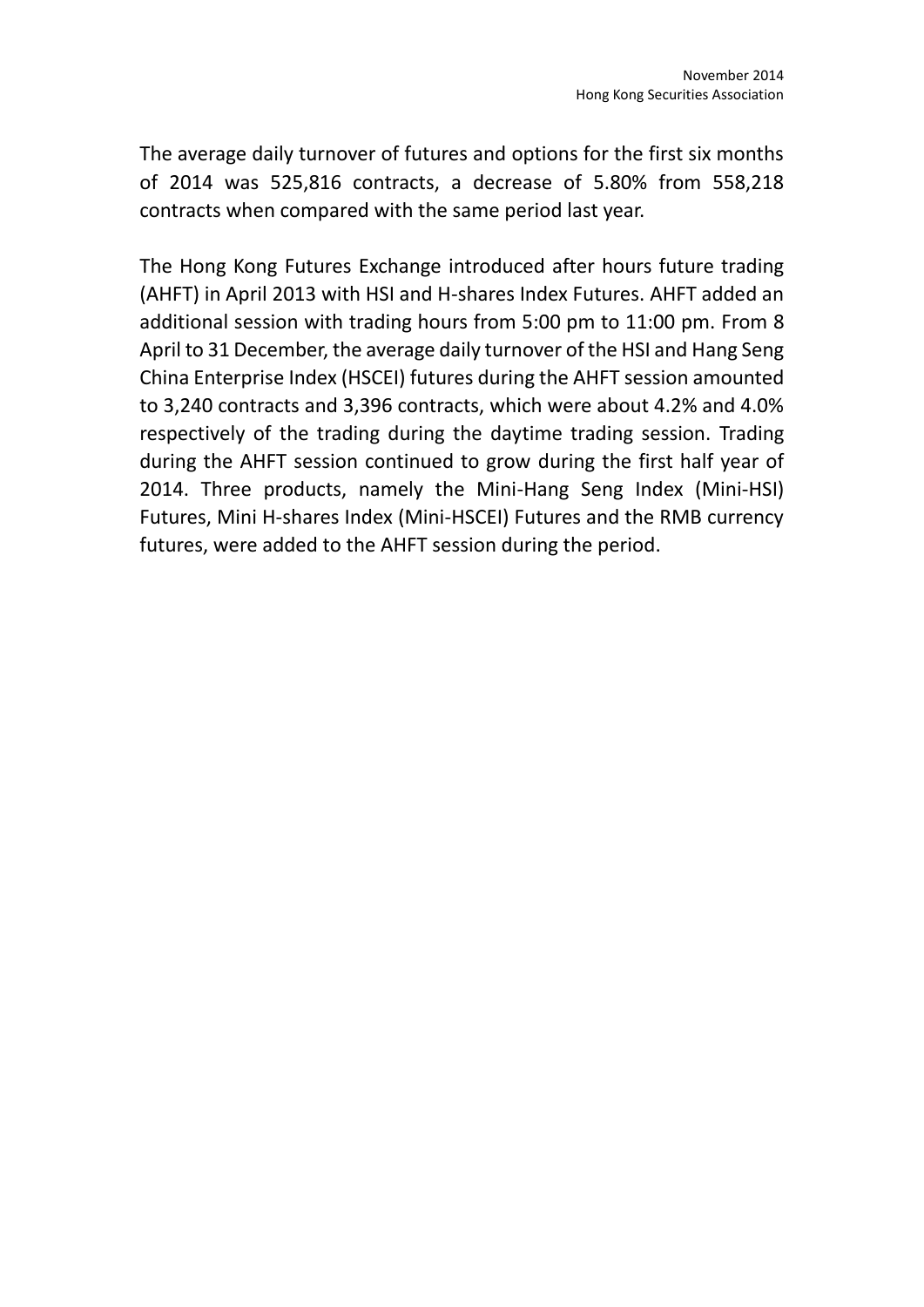#### **MAJOR MARKET DEVELOPMENTS**

## **Offshore Renminbi Centre**

Offshore Renminbi (RMB) business gathered further momentum in 2013. The total outstanding RMB customer deposits surged by 42.70% over 2012 to RMB860.47 billion at end of 2013. Meanwhile, reflecting the buoyant RMB financing activities, the outstanding amount of RMB loans soared from RMB79 billion at end of 2012 to RMB116 billion at end of 2013, while RMB bond issuance increased from RMB112 billion in 2012 to RMB117 billion in 2013.



**Chart 8: Renminbi deposits in Hong Kong**

Source: Census and Statistics Department, the HKSAR Government

The Offshore RMB business maintained good growth momentum in half of 2014. The offshore RMB liquidity continued to expand with an outstanding amount of RMB customer deposits increased to RMB925.91 billion at end of June 2014 while the amount of RMB bonds issued reached RMB130 billion in half of 2014, already exceeding the annual total of RMB117 billion in 2013.

Several policy initiatives introduced by the Chinese Central Government in 2013 have contributed to the continued growth of offshore RMB business in Hong Kong. The expansion of the RMB Qualified Foreign Institutional Investor (RQFII) scheme in March 2013, which entails a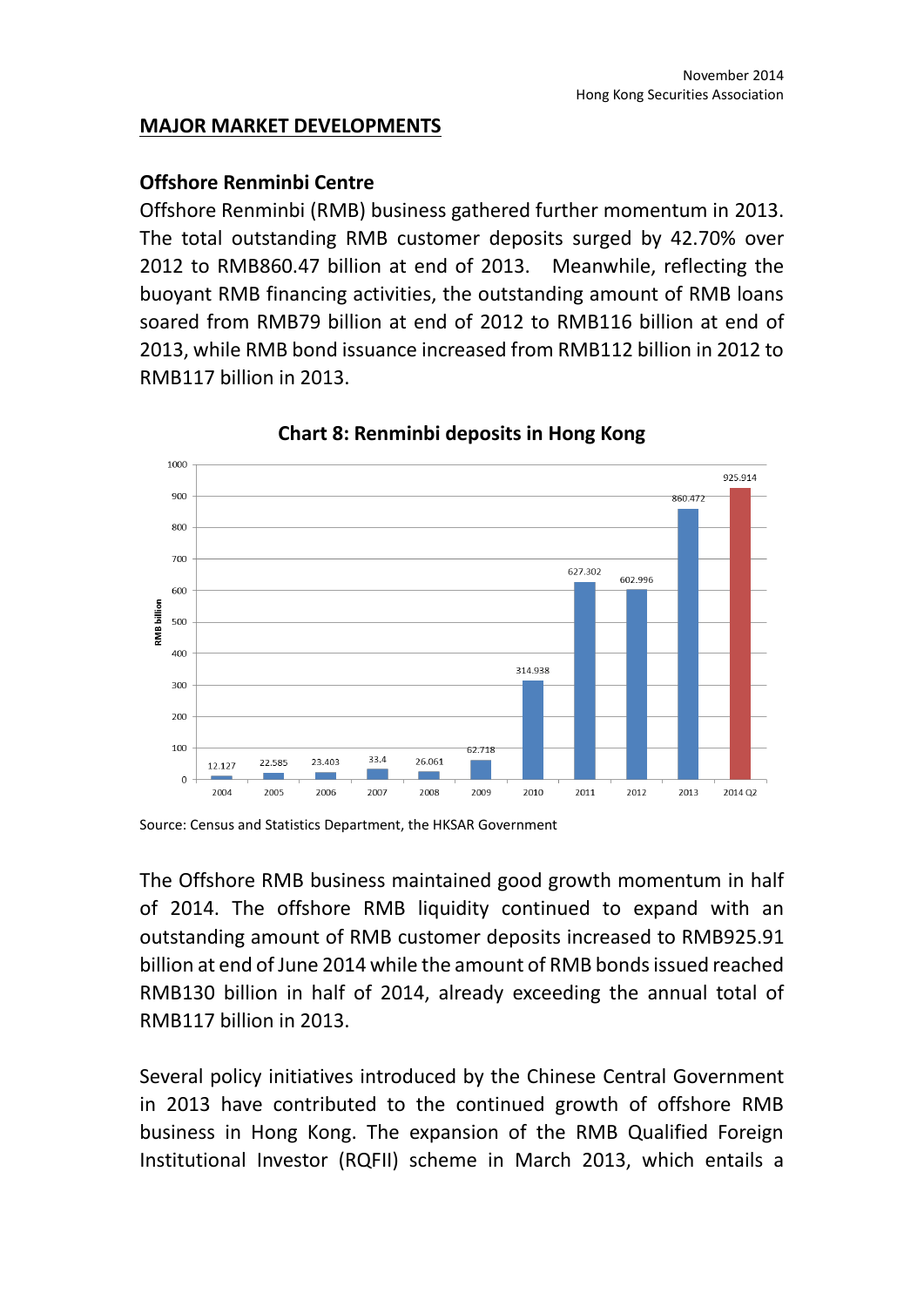broader range of eligible institutions and relaxed investment restrictions, has facilitated the launch of more RMB financial products in Hong Kong. In July 2013 the Mainland Chinese authorities also streamlined the requirements for cross-border RMB transactions, increasing the flexibility for corporates to move RMB funds between the onshore and offshore markets. The endeavour of developing Hong Kong into a leading offshore RMB business centre has made visible progress and the efforts will continue, realising the role laid out in the dedicated chapter of National 12th Five Year Plan.

## **Shanghai-Hong Kong Stock Connect**

In April 2014, HKEx and Shanghai Stock Exchange (SSE) jointly announced Shanghai-Hong Kong Stock Connect pilot scheme which will allow Hong Kong and Mainland Chinese investors to directly participate in each other's securities markets. The programme will allow Hong Kong and international investors to access the Shanghai stock market (Northbound Trading), while qualified Mainland Chinese investors will be able to tap the Hong Kong stock market (Southbound Trading).



**Chart 9: Key Features of Shanghai-Hong Kong Stock Connect**

Source: HKEx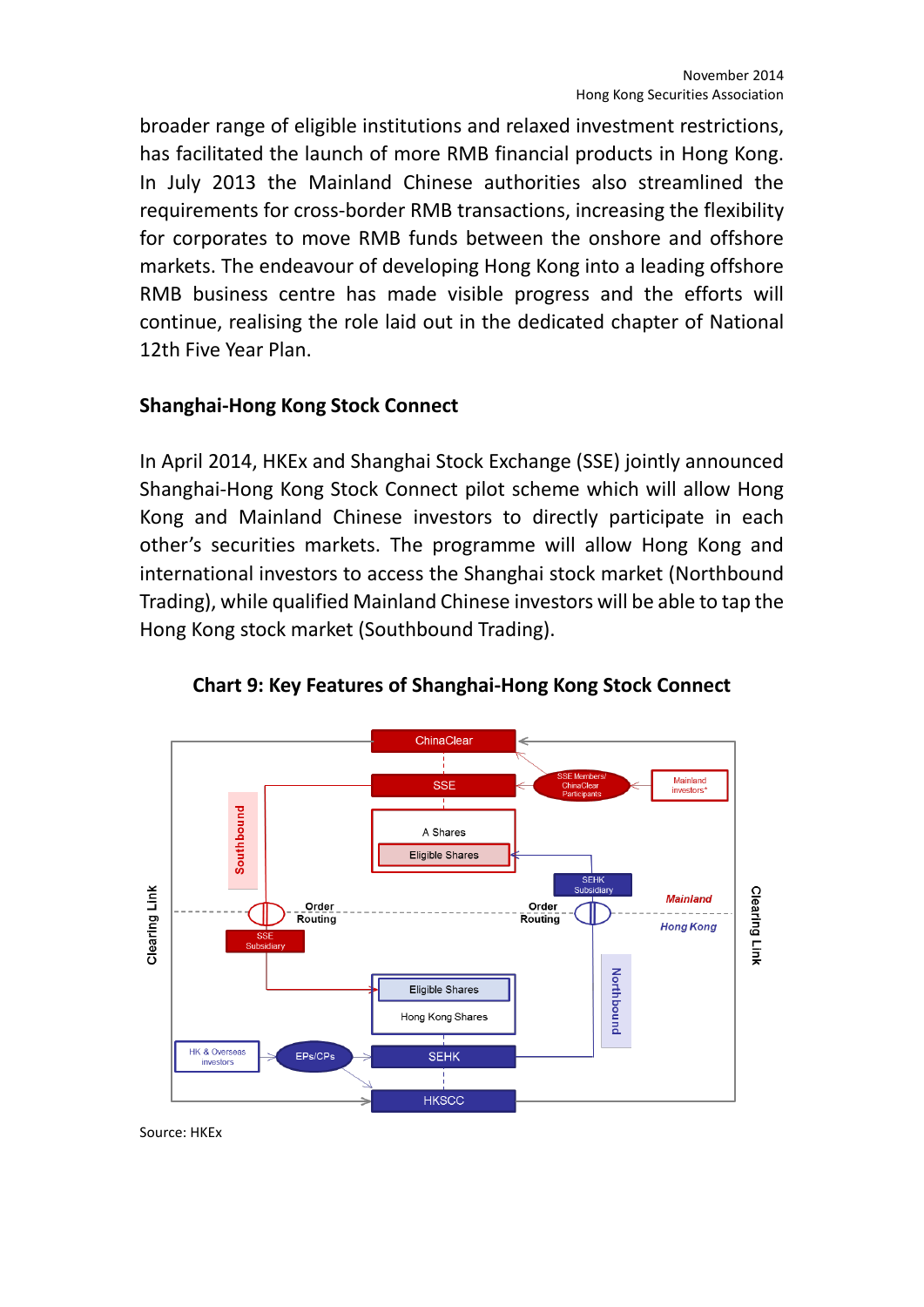# The Trading Links

SSE, the SSE subsidiary, SEHK and the SEHK subsidiary have entered into an agreement to establish (i) an order-routing arrangement to enable Northbound Investors to trade in SSE Securities on SSE through the SEHK subsidiary by placing orders with its exchange participants; and (ii) an order-routing arrangement to enable Southbound Investors to trade in SEHK Securities on SEHK through the SSE subsidiary by placing orders with SSE members.

|                                 | Northbound:<br><b>SSE Securities</b>                                             | Southbound:<br><b>SEHK Securities</b>                                                                                                             |
|---------------------------------|----------------------------------------------------------------------------------|---------------------------------------------------------------------------------------------------------------------------------------------------|
| <b>Index Constituent Stocks</b> | <b>SSE180</b><br><b>SSE380</b>                                                   | HS LargeCap HS<br>MidCap                                                                                                                          |
| $A+H$                           | SSE-SEHK A+H                                                                     | SSE-SEHK A+H                                                                                                                                      |
| Excluding                       | • Shares under risk alert board<br>• Shares that are not traded in<br><b>RMB</b> | • A+H on other Mainland<br>exchange Shares that are<br>not traded in HKD<br>• H Share with corresponding<br>SSE A Share under risk<br>alert board |
| Total No of Stocks*             | 568                                                                              | 266                                                                                                                                               |

## **Table 4: Shares eligible to be traded through the Trading Link**

No. of stocks as of 10 April 2014

\* No. of stocks as of 10 April 2014<br># For any SSE — listed shares not accepted as an eligible SSE— listed shares upon launch due to its being under risk alert board, if it is subsequently removed from the risk<br>alert board,

Source: HKEx

## *Northbound Trades*

SSE will accept as SSE Securities for trading by Northbound Investors all the constituent stocks of the SSE 180 Index and SSE 380 Index, and all the SSE Securities that are not included as constituent stocks of the SSE 180 and 380 Indices but which have corresponding shares accepted for listing and trading on SEHK, except that the following will not be accepted as SSE Securities upon the launch of operation of Shanghai-Hong Kong Stock Connect:

- (a) SSE Securities which are not traded in RMB; and
- (b) SSE Securities which are under "risk alert".

Any SSE Security which is not accepted as an eligible SSE Security upon the launch of operation of Shanghai-Hong Kong Stock Connect due to its being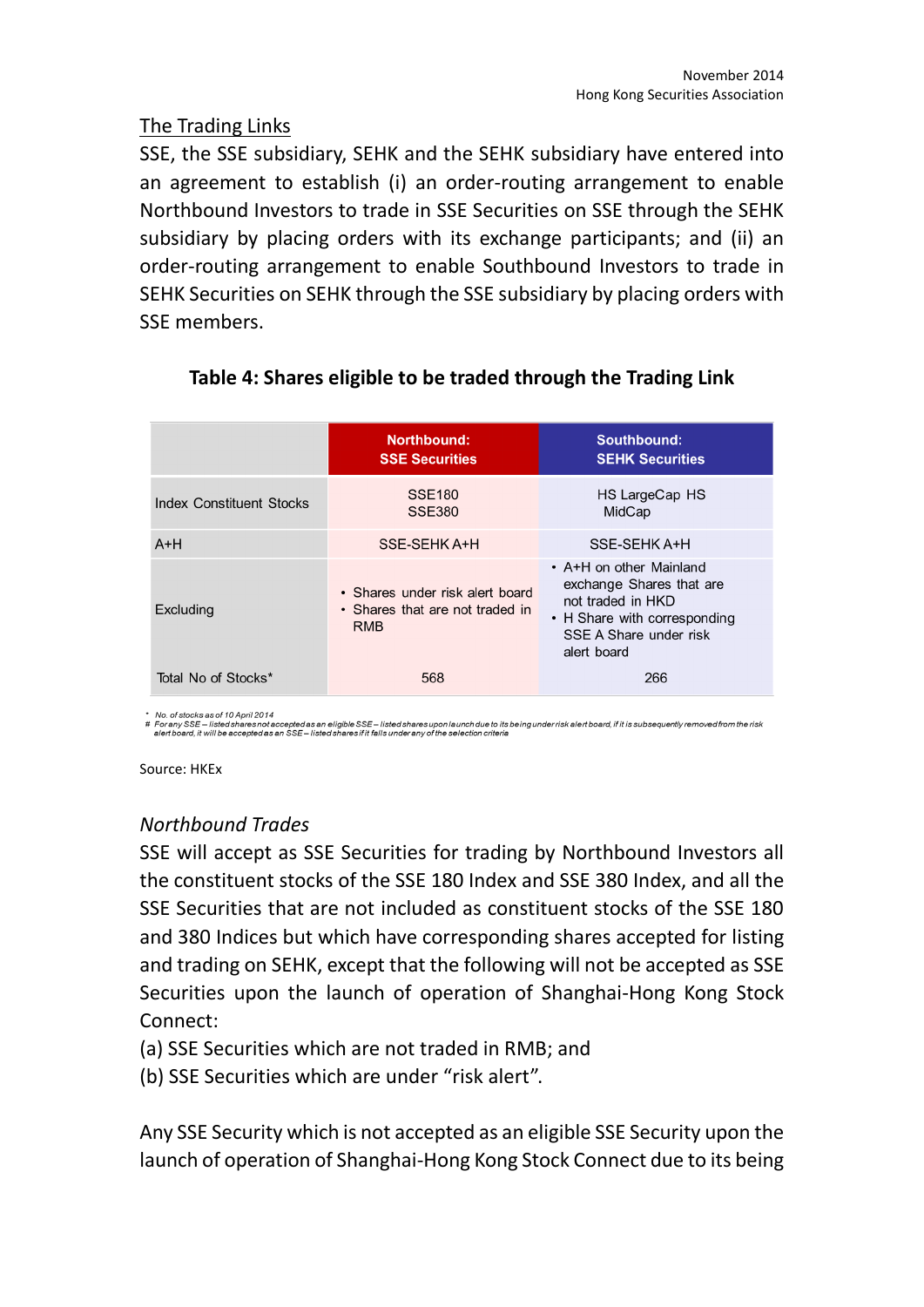under "risk alert" will be accepted as such if it subsequently ceases to be under "risk alert", provided that it remains as a constituent stock of the relevant indices or if its corresponding H Share continues to be traded on SEHK (as appropriate).

Where any eligible SSE Security subsequently ceases to be a constituent stock of the relevant indices, and/or where the corresponding H Share of any SSE Security subsequently ceases to be traded on SEHK, and/or where any SSE Security is subsequently under "risk alert" (as the case may be), only sale orders (but not buy orders) from Northbound Investors will be allowed

## *Southbound Trades*

Eligible SEHK Securities for trading by Southbound Investors include (i) all the constituent stocks of the Hang Seng Composite LargeCap Index and Hang Seng Composite MidCap Index, and (ii) all the H Shares that are not included as constituent stocks of the relevant indices but which have corresponding shares in the form of SSE Securities, except that the following will not be accepted as eligible SEHK Securities (a) Hong Kong shares that are not traded in HKD; and (b) H Shares which have corresponding shares traded on any exchange in Mainland China other than SSE.

Where any eligible SEHK Securities subsequently ceases to be a constituent stock of the relevant indices, and/or where its corresponding SSE Security ceases to be traded on SSE, and/or where the shares of any issuer of H Shares that have been accepted as SEHK Securities are subsequently listed on an exchange in Mainland China other than SSE (as the case may be), only sale orders (but not buy orders) from Southbound Investors will be allowed

The scope of the eligible SSE Securities and the SEHK Securities may be amended as agreed by SSE and SEHK after consulting each other and after obtaining the consent of the relevant regulatory bodies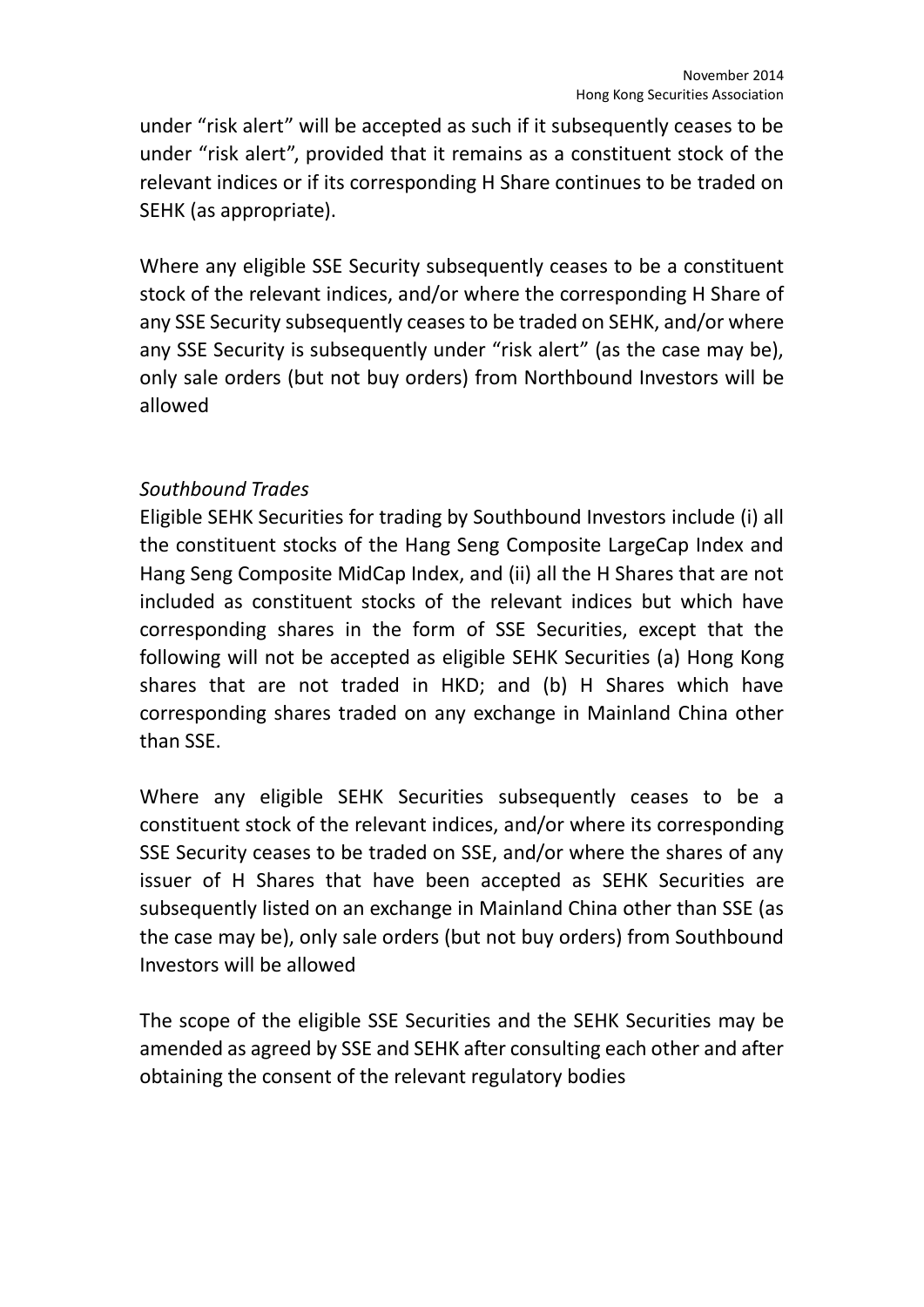# *Eligible investors*



SEHK exchange participants and their clients will be accepted as Northbound Investors. Chinese institutional investors and those individual investors who hold an aggregate balance of not less than RMB500,000 in their securities and cash accounts will be accepted as Southbound Investors.

# *Eligible exchange participants*



Source: HKEx

SEHK exchange participants who satisfy such information technology capability, risk management and other requirements as may be specified by SEHK will be accepted to trade through the Northbound Trading Link; and SSE members who satisfy such information technology capability, risk management and other requirements as may be specified by SSE will be accepted to trade through the Southbound Trading Link.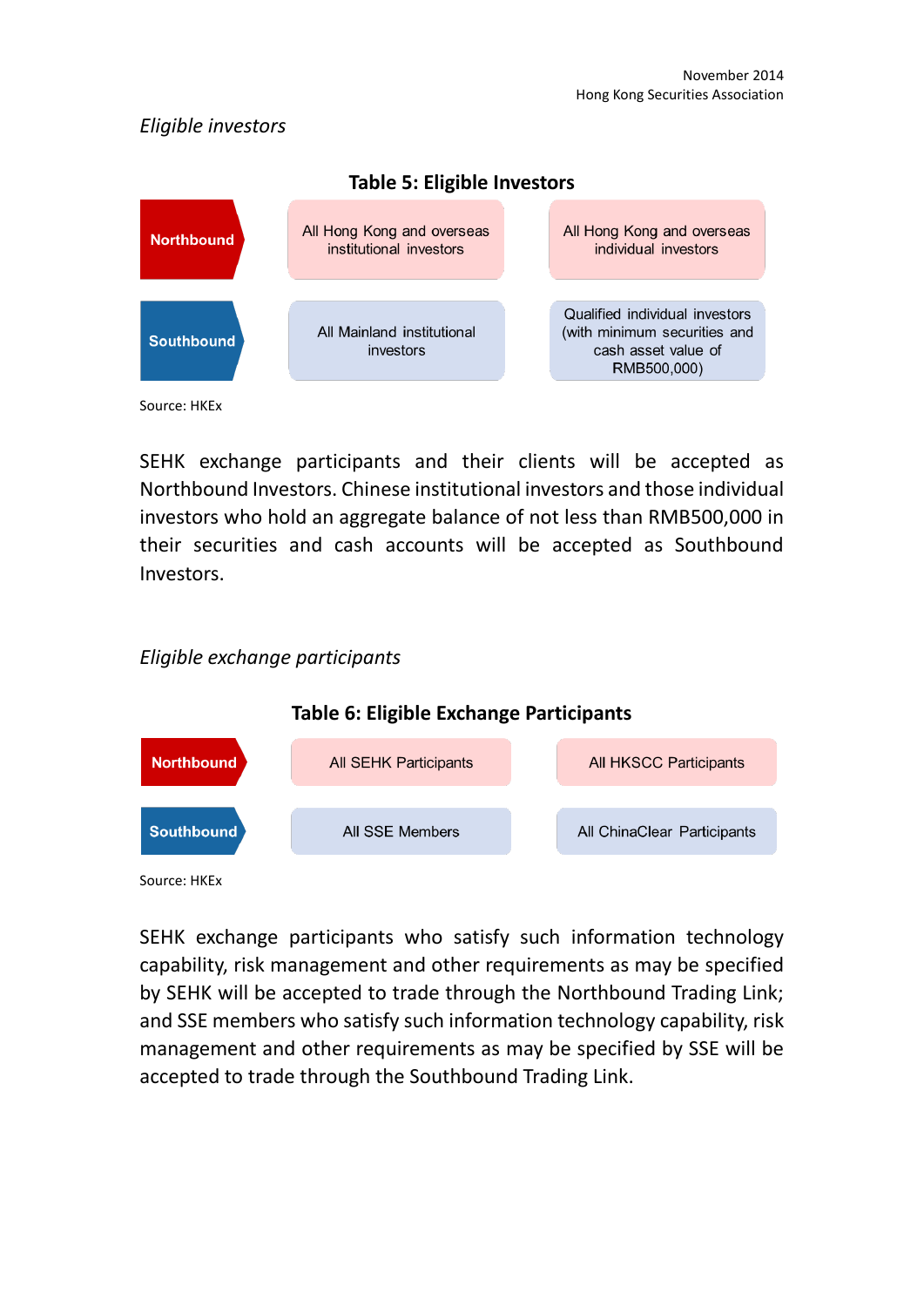## *Applicable trading currencies*

Northbound Investors will trade SSE Securities and settle the trades in RMB only; and Southbound Investors will trade SEHK Securities quoted in HKD only and shall settle the trades with China Securities Depository and Clearing Co., Ltd (ChinaClear) or its clearing participants in RMB.

## *Applicable rules*

All orders submitted to or executed on SSE through the Northbound Trading Link will be subject to the rules and procedures of SSE and the applicable law of Mainland China; and all orders submitted to or executed on SEHK through the Southbound Trading Link will be subject to the rules and procedures of SEHK and the applicable law of Hong Kong.

## The Clearing Links

ChinaClear and Hong Kong Securities Clearing Limited (HKSCC) have entered into an agreement to establish: (i) clearing and settlement arrangements for the purpose of clearing and settling trades executed on SSE through the Northbound Trading Link, and on SEHK through the Southbound Trading Link; (ii) arrangements for providing registration, depository and nominee services for Northbound Investors in respect of SSE Securities, and for providing depository and nominee services for Southbound Investors in respect of SEHK Securities; and (iii) arrangements for the provision of other services as ChinaClear and HKSCC may agree.

# *Eligible clearing participants*

Direct clearing participants and general clearing Participants of HKSCC who satisfy such information technology capability, risk management and other requirements as may be specified by HKSCC will be permitted to participate in the Northbound Clearing Link.

Clearing participants of ChinaClear who satisfy such information technology capability, risk management and other requirements as may be specified by ChinaClear will be permitted to participate in the Southbound Clearing Link.